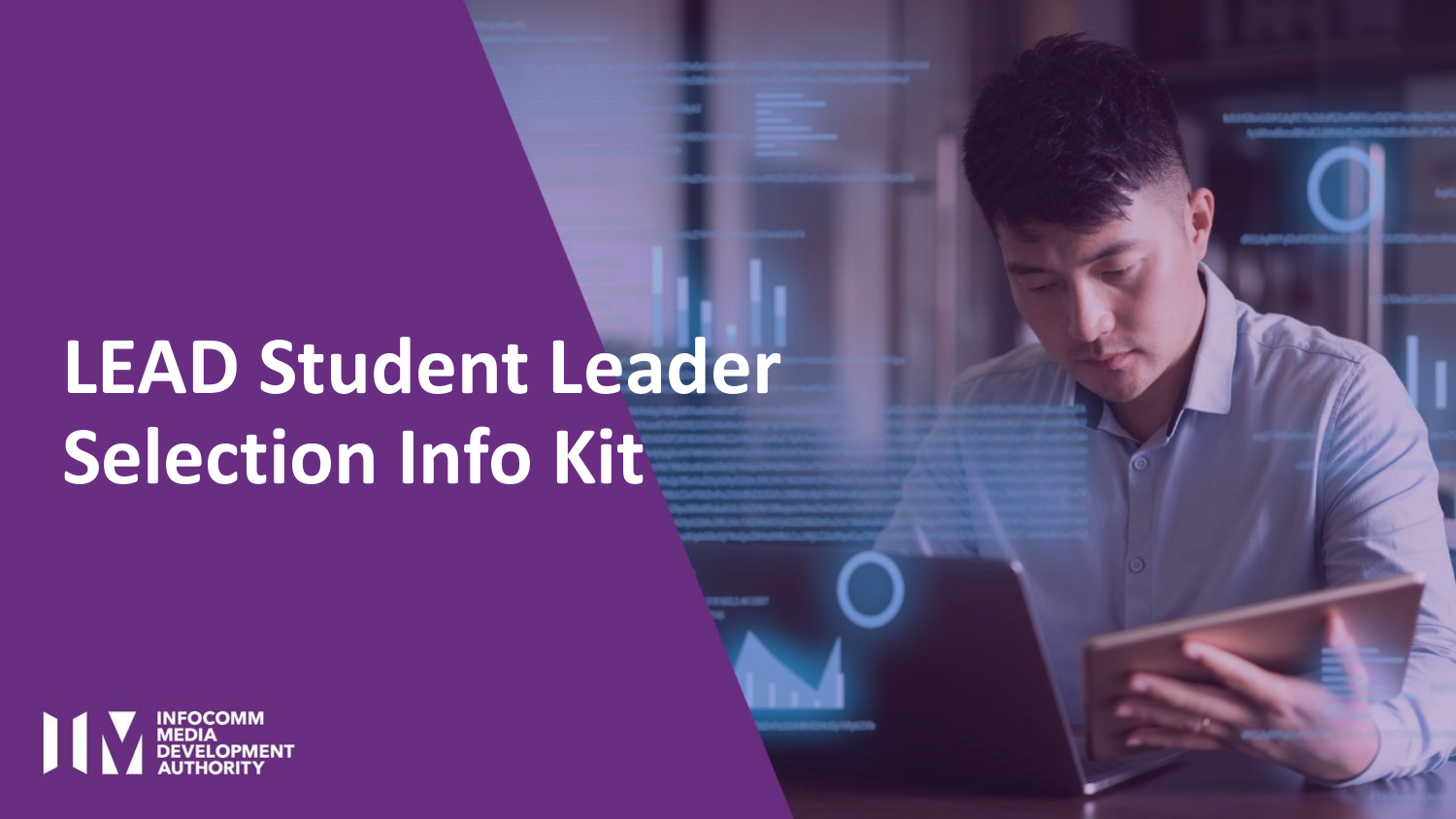## **Scope of Roles**

As a student leader, the ETS will lead his or her peers in the club to educate and excite others about Emerging Technologies through talks, lessons and showcases. This student will also be responsible for staying abreast of the latest developments in the technology space and levelling up the knowledge of his or her peers as well.

### **Emerging Tech Specialist (ETS) Tech for Good Champion (TFGC)**

As a student leader, the TFGC will lead his or her peers to plan and execute a Values-in-Action project which involves infocomm media and technology. This student will be responsible for liaising with external partners and beneficiaries.

Both the ETL and TFGC should work closely to carry out their duties collaboratively.

#### **What to look out for in these leaders**

- A Secondary 2 member who is passionate about technology and its application, keeps abreast of tech related news and latest developments
- Self-directed learner who is willing to deepen own understanding about various emerging technologies
- Keen on educating others and sharing his/her knowledge
- Excellent communicator who can lead a team to plan and execute an Emerging Tech lesson or showcase
- A Secondary 2 member who is passionate about serving the community and meeting needs through the use of tech
- Creative and able to identify opportunities where tech can be of service to beneficiaries
- Takes initiative to pursue leads when it comes to VIA opportunities
- Able to multi-task effectively and function as liaison between different parties
- Excellent communicator who can lead a team to plan and execute a VIA project

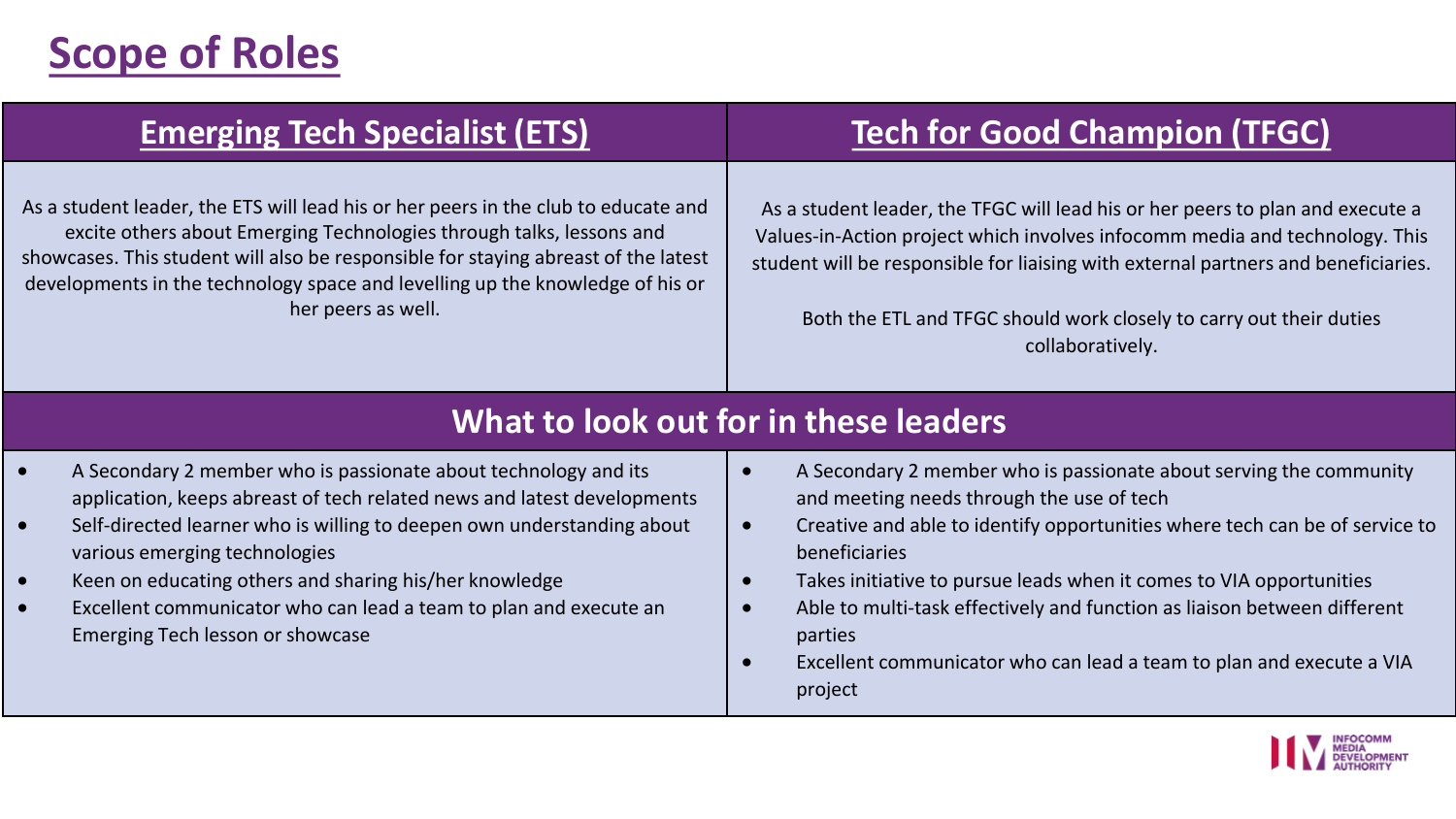### **Appointment Cycle**



*\*At Secondary 3, the leaders can also take up an advisory role to the incoming Secondary 2 junior leaders.*

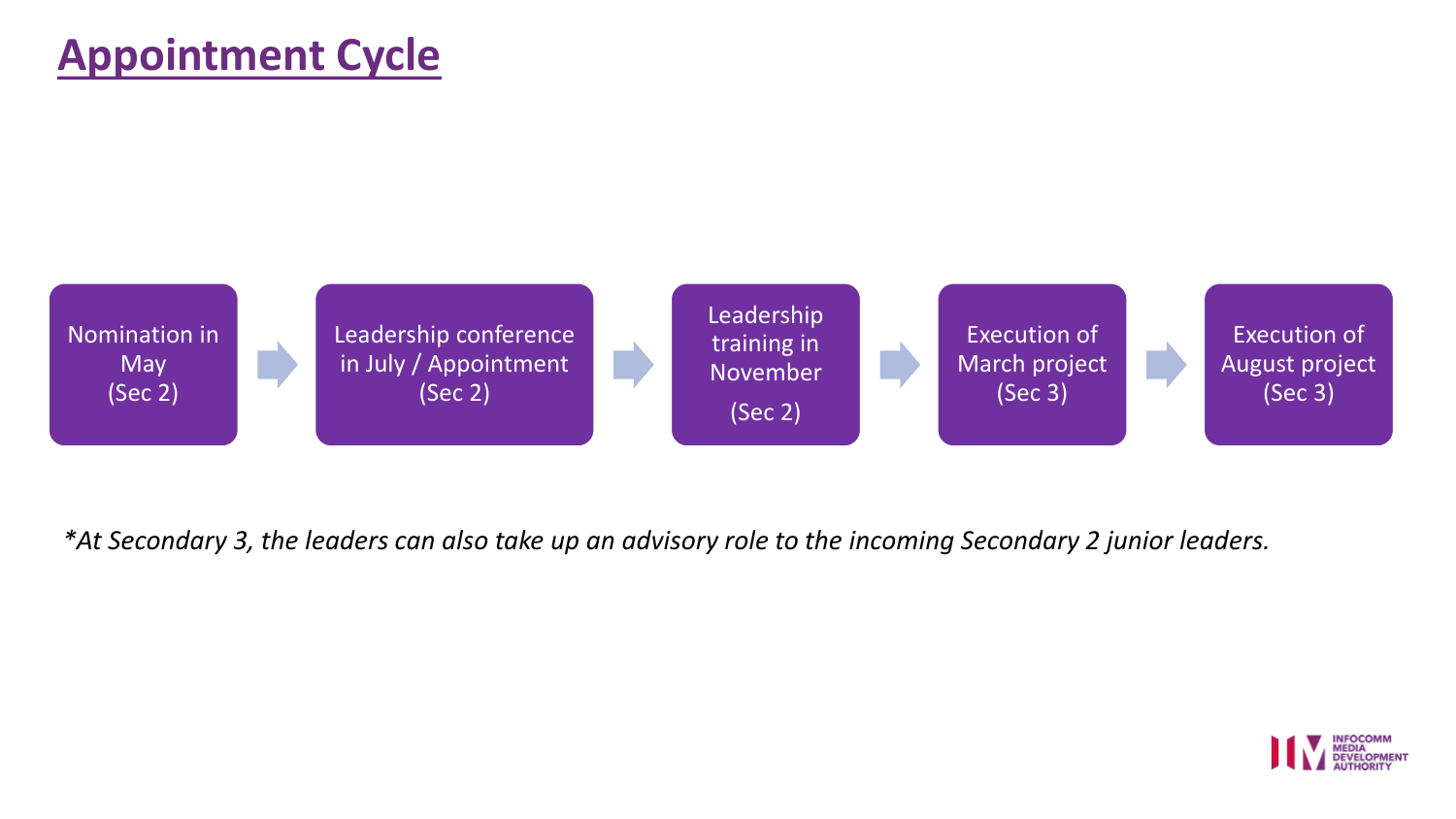| LEADERSHIP (Level of Attainment)                          |         |                                         |                                                                                                                  |                                                                                                                                                            |                                                                                        |  |
|-----------------------------------------------------------|---------|-----------------------------------------|------------------------------------------------------------------------------------------------------------------|------------------------------------------------------------------------------------------------------------------------------------------------------------|----------------------------------------------------------------------------------------|--|
|                                                           | Level 1 | Level 2                                 | Level 3                                                                                                          | Level 4                                                                                                                                                    | Level 5                                                                                |  |
| <b>School-based</b><br>Leadership<br><b>Opportunities</b> |         | Lower Sec CCA<br>$\bullet$<br>Committee | Lower Sec CCA<br>$\bullet$<br>Executive<br>Committee<br><b>Upper Sec CCA</b><br>$\bullet$<br>Committee<br>Member | Upper Sec CCA<br>$\bullet$<br>Executive<br>Committee<br><b>Emerging Tech</b><br>$\bullet$<br>Specialist*<br><b>Tech for Good</b><br>$\bullet$<br>Champion* | <b>CCA</b><br>$\bullet$<br>Chairperson<br><b>CCA Vice-</b><br>$\bullet$<br>Chairperson |  |